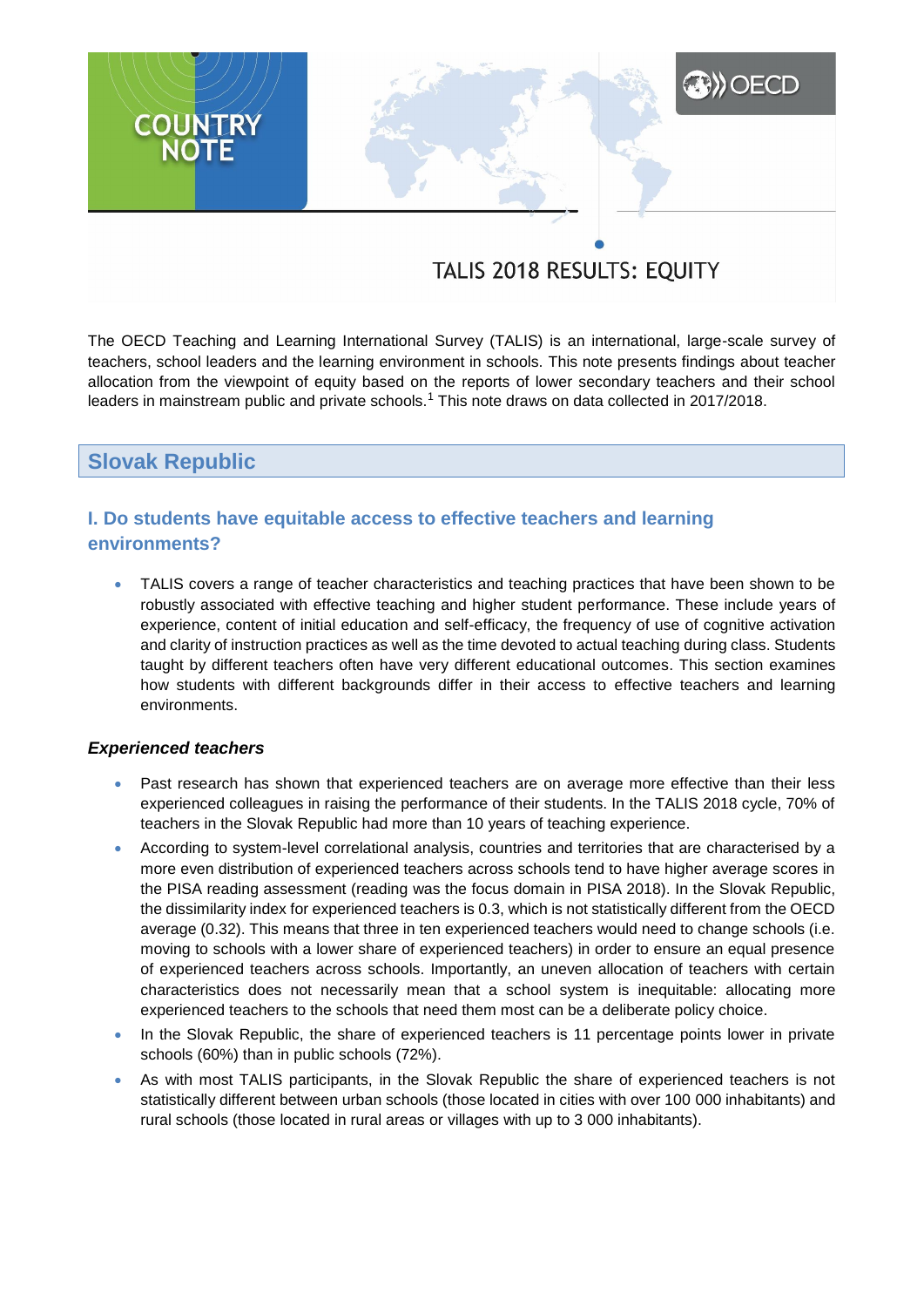## **Figure 1. Allocation of experienced teachers**



Results based on responses of lower secondary teachers and principals

Notes: Only countries and territories with available data are shown. The dissimilarity index measures if the allocation of teachers with a given characteristic in a country's schools resembles the overall teacher population of the country and it ranges from 0 (i.e. the allocation of teachers in schools resembles perfectly the teacher population of the country) to 1 (i.e. teachers with a certain characteristic are concentrated in a single school). Differences across school types that are not statistically significant are highlighted with lighter colours. Source: OECD, TALIS 2018 Database, Table 2.3.

### *Teachers with comprehensive formal education*

- TALIS asks teachers about the content of their initial education and training. In the TALIS 2018 cycle, 34% of teachers in the Slovak Republic reported to have received a comprehensive initial education, which includes subject content, pedagogy, classroom practices, cross-curricular skills, teaching in a mixed-ability setting and classroom management: this is lower than the OECD average (39%). On average across OECD countries/territories, initial training in cross-curricular skills, teaching in a mixedability setting and classroom management tend to be less prevalent than the other types of training.
- As shown by system-level correlational analysis, across countries and territories, the more even the distribution of teachers with comprehensive initial training across schools, the higher students' mean reading score in PISA. In the Slovak Republic, the dissimilarity index for comprehensively trained teachers is 0.25, which is not statistically different from the OECD average (0.26).
- As with most TALIS participants, in the Slovak Republic there is no statistically significant difference in the share of teachers with comprehensive formal education between private and public schools, and urban and rural schools.

### *Teachers with higher self-efficacy*

 Research highlights how self-efficacy is positively related to performance in a wide range of settings. Teachers and students are no exception. TALIS elicits teachers' self-efficacy beliefs by asking them to assess their ability to perform well in a range of tasks related to classroom management, instruction, and students' engagement. In the Slovak Republic, the dissimilarity index for teachers with higher selfefficacy (defined as those in the top quarter of the national distribution of the self-efficacy scale) is 0.29, which is the same as the OECD average (0.29).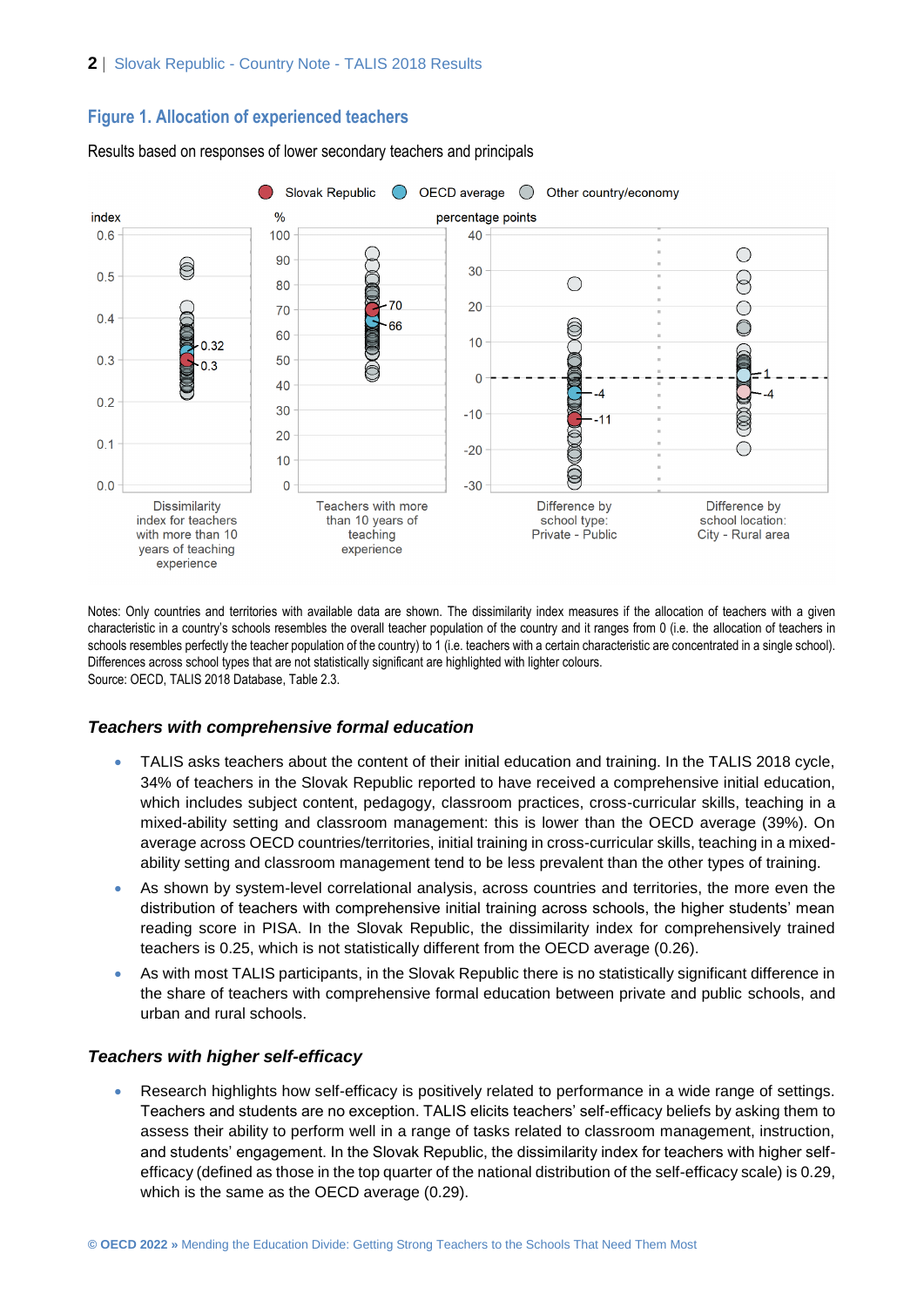In the majority of countries and territories participating in TALIS, the share of teachers with at the top of the national distribution of the self-efficacy scale is not statistically different across the different types of schools; that is, between private and public schools, and urban and rural schools. This is also true in the Slovak Republic.

### *Teachers who allocate a larger share of class time to actual teaching*

### **Figure 2. Allocation of teachers who spend a larger share of class time on actual teaching**

Results based on responses of lower secondary teachers and principals



Notes: Only countries and territories with available data are shown. The dissimilarity index measures if the allocation of teachers with a given characteristic in a country's schools resembles the overall teacher population of the country and it ranges from 0 (i.e. the allocation of teachers in schools resembles perfectly the teacher population of the country) to 1 (i.e. teachers with a certain characteristic are concentrated in a single school). Differences across school types that are not statistically significant are highlighted with lighter colours. Source: OECD, TALIS 2018 Database, Table 2.12.

- Past research has highlighted a positive association between the share of class time teachers devote to teaching and student achievement. The ability of teachers to maximise instruction time is closely related to their ability to maintain order in the classroom. But of course students' attitudes and behaviour also matter as a factor influencing the proportion of time spent on teaching and learning, and are partly outside of teachers' control. TALIS measures the instruction time to which students are exposed by asking teachers how their working time is allocated between different tasks such as administrative tasks, keeping order and actual teaching in a regular weekly class.
- According to system-level correlational analysis, students' average performance in reading is lower in education systems where teachers who spend a larger share of class time on actual teaching are unevenly distributed across schools. In the Slovak Republic, the dissimilarity index for teachers who spend a larger share of class time on actual teaching (defined as those in the top quarter of the national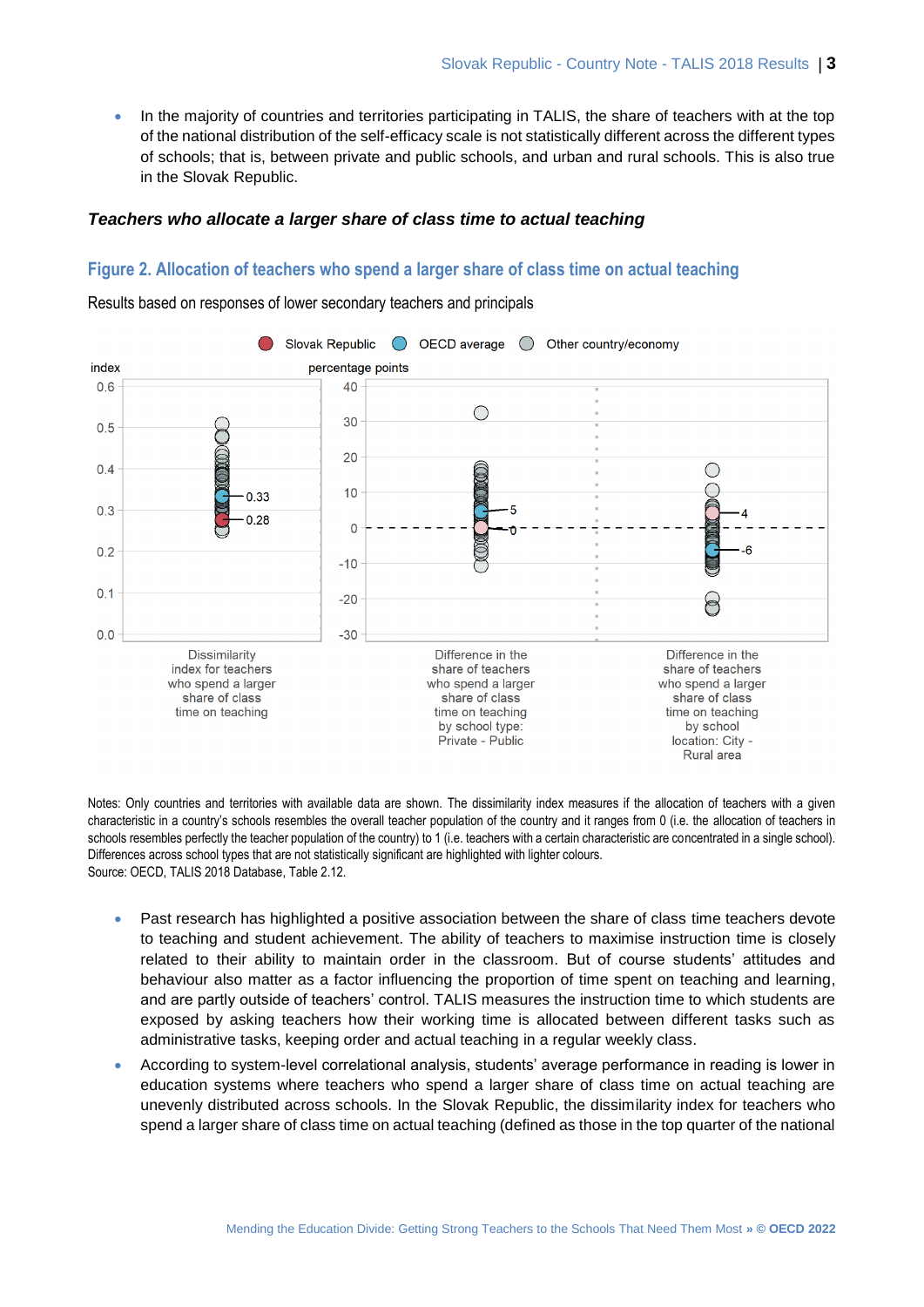distribution of the share of class time allocated to actual teaching) is 0.28, which is not statistically different from the OECD average (0.33).

- In the Slovak Republic, the share of teachers who spend a larger share of class time on actual teaching is not statistically different in private schools from what is observed in public schools.
- Differences according to school location tend to be less common. In the Slovak Republic, there is no statistically significant difference in the share of teachers who spend a larger share of class time on actual teaching between urban and rural schools.

### *Teachers who use cognitive activation practices on a more regular basis*

- Cognitive activation consists of instructional activities that require students to evaluate, integrate and apply knowledge within the context of problem solving (e.g. presenting tasks for which there is no obvious solution or which require students to think critically, and asking students to decide on their own procedures for solving complex tasks). Past research has shown that the use of cognitive activation is associated with higher student achievement. In the Slovak Republic, the dissimilarity index for teachers who rely on cognitive activation practices most often (defined as those who are in the top quarter of the national distribution in terms of the frequency of use of cognitive activation practices) is 0.27, which is not statistically different from the OECD average (0.3).
- As in most countries and territories participating in TALIS, in the Slovak Republic there is no statistically significant difference in the share of teachers who rely on cognitive activation practices on a more regular basis between private and public schools, and urban and rural schools.

### *Teachers who use clarity of instruction practices on a more regular basis*

- Clarity of instruction is conceptualised in TALIS as the ability to set clear and comprehensive instruction and learning goals, to connect new and old topics, and to provide students with a summary at the end of the lesson. Past studies have shown how this practice is related to positive student outcomes, including learning motivation, achievement and satisfaction. In the Slovak Republic, the dissimilarity index for teachers who most often adopt clarity of instruction techniques (defined as those who are in the top quarter of the national distribution in terms of the frequency of use of clarity of instruction practices) is 0.32, which is not statistically different from the OECD average (0.3).
- In the Slovak Republic, the share of teachers who more regularly adopt clarity of instruction practices in private schools is different from what is observed in public schools. The share of these teachers is seven percentage points lower in private schools than in public schools. The difference between urban and rural schools is not statistically significant.

# **II. Do students have equitable access to digital learning in school?**

• The use of digital technology for teaching and learning can help students acquire digital skills, socialemotional skills and more standard cognitive skills such as numeracy and literacy. While teachers' reliance on ICT has increased considerably in the wake of the COVID-19 pandemic, school closures have also highlighted the continued presence of digital divides. Available evidence shows that learning losses have been the most severe among marginalised students, who tend to have more limited access to digital learning resources. It is important to note, however, that the data presented in this note were collected in 2017/2018; that is before the outbreak of the COVID-19 pandemic.

### *ICT equipment in school*

 Having adequate ICT equipment at school, such as software, computers, laptops and smart boards, is essential to effective digital learning. In the TALIS 2018 cycle, 25% of principals in the Slovak Republic reported that the school's capacity to provide quality instruction was hindered "quite a bit" or "a lot" by a shortage or inadequacy of digital technology for instruction. This is the same as the OECD average (25%).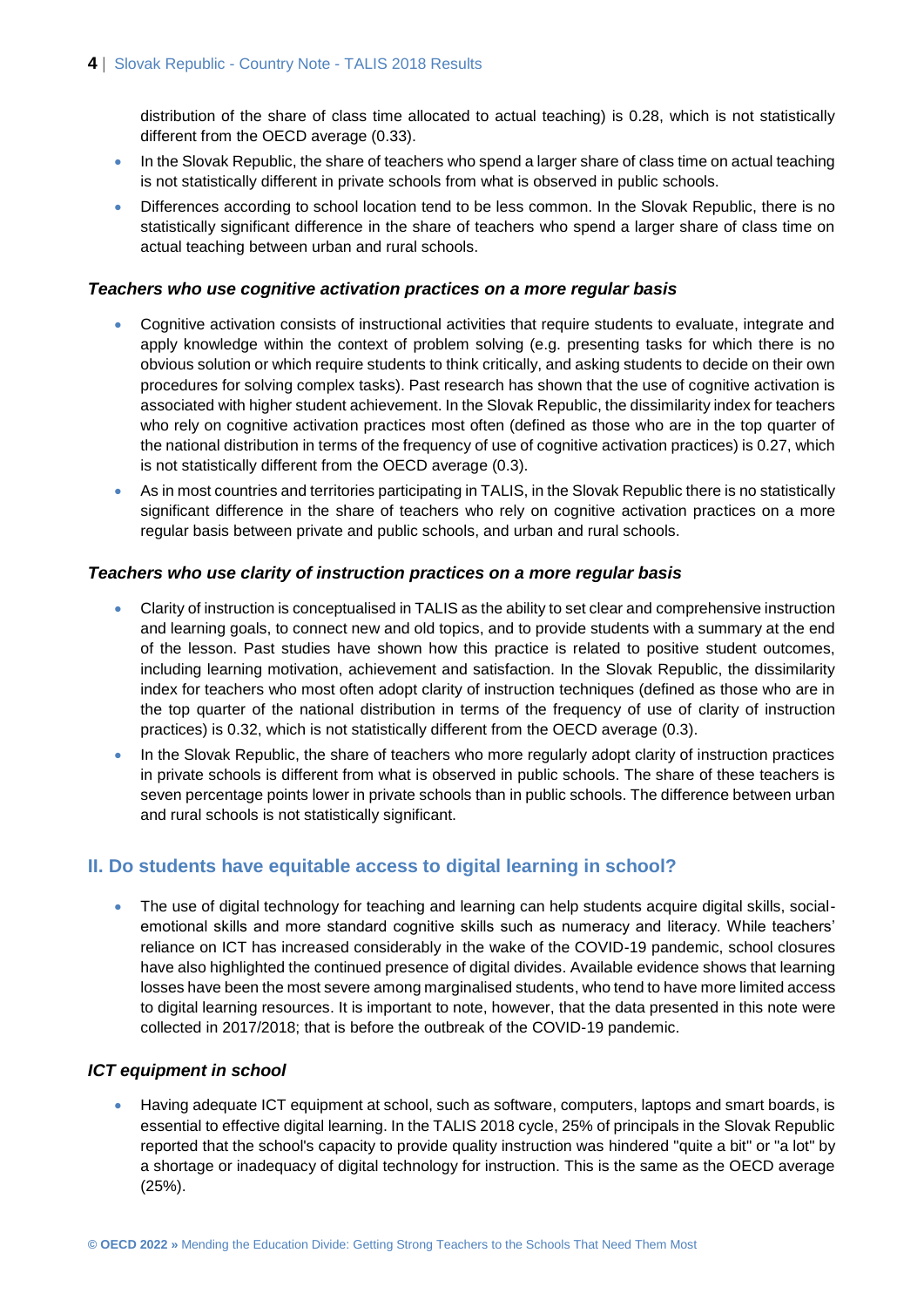- The share of principals who reported that the school's capacity to provide quality instruction was hindered by a shortage or inadequacy of digital technology for instruction is 12 percentage points higher in public schools than in private schools on average across OECD countries/territories. In contrast, in the Slovak Republic the share of these principals is not statistically different in private schools from what is observed in public schools.
- On average across OECD countries/territories, there is no statistically significant difference in the share of principals who reported that the school's capacity to provide quality instruction was hindered by a shortage or inadequacy of digital technology for instruction between urban and rural schools. This is also true in the Slovak Republic.

### *Teachers with high self-efficacy in ICT use*

- Having access to technology does not improve student learning in itself. Effective integration of technology into teaching and learning requires teachers who are well trained and able to use digital tools for instruction. In the TALIS 2018 cycle, 70% of teachers in the Slovak Republic reported that they could support student learning through the use of digital technology "quite a bit" or "a lot", which is higher than the OECD average (67%).
- The dissimilarity index for these teachers is 0.31, which is the same as the OECD average (0.31). This means that about one in three teachers with high self-efficacy in ICT use would need to change schools (i.e. moving to schools with a lower share of teachers with high self-efficacy in ICT) in order to ensure an equal presence of these teachers across schools. It is important to note, however, that self-efficacy is context-specific. Therefore, the same teacher may report a different level of self-efficacy in a different school environment.
- According to system-level correlational analysis, disadvantaged students tend to have just as much or more opportunity to learn digital literacy skills (such as detecting if the information read is subjective or biased) in education systems where teachers with high self-efficacy in ICT and teachers who regularly teach using ICT are more evenly distributed across schools.
- In the Slovak Republic, the share of teachers with high self-efficacy in the use of digital technology for instruction is six percentage points higher in private schools (75%) than in public schools (69%).
- Unlike most TALIS participants, in the Slovak Republic there are differences in the share of teachers who feel capable of using ICT in class between urban and rural schools. The share of teachers with high self-efficacy in ICT use is 14 percentage points lower in urban schools (60%) than in rural schools (74%).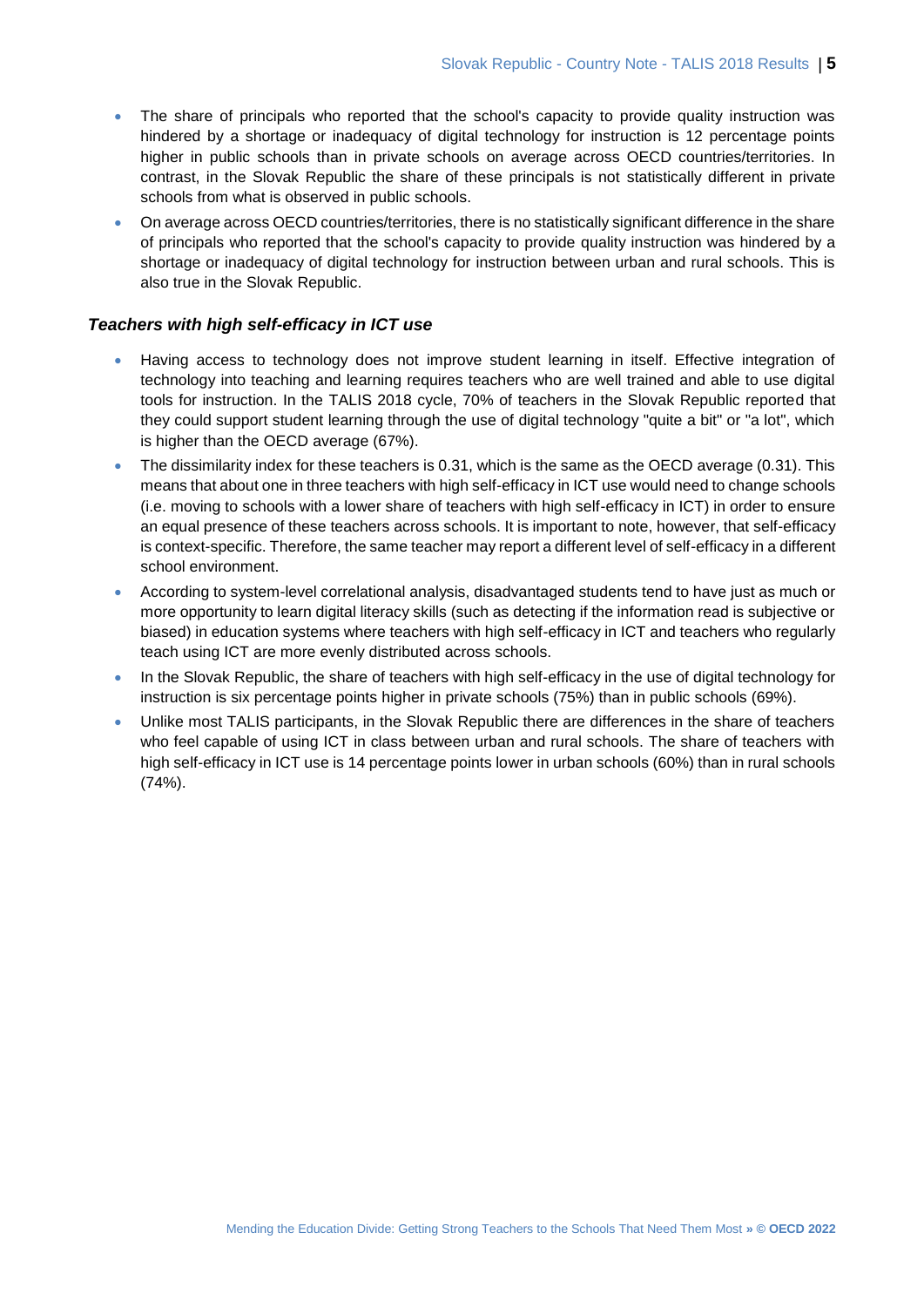

### **Figure 3. Allocation of teachers with high self-efficacy in ICT use**

Results based on responses of lower secondary teachers and principals

Notes: Only countries and territories with available data are shown. The dissimilarity index measures if the allocation of teachers with a given characteristic in a country's schools resembles the overall teacher population of the country and it ranges from 0 (i.e. the allocation of teachers in schools resembles perfectly the teacher population of the country) to 1 (i.e. teachers with a certain characteristic are concentrated in a single school). Differences across school types that are not statistically significant are highlighted with lighter colours. Source: OECD, TALIS 2018 Database, Table 3.12.

### *Teachers who use ICT for teaching on a regular basis*

- Past research has highlighted a positive relationship between teachers' perceived self-efficacy in ICT and their use of digital technology in the classroom. Although the literature also shows that ICT use at school does not automatically lead to better student outcomes – both too limited and overly excessive use of ICT can be associated with lower student achievement – teachers' and students' ability to make the most of ICT is reinforced by regular and judicious use of digital technology in the classroom. In the TALIS 2018 cycle, 47% of teachers in the Slovak Republic reported "frequently" or "always" letting students use ICT for projects or class work, which is lower than the OECD average (53%). The dissimilarity index for these teachers is 0.25, which is not statistically different from the OECD average (0.32).
- In the Slovak Republic, the share of teachers who "frequently" or "always" let students use ICT for projects or class work is eight percentage points higher in private schools (54%) than in public schools (46%).
- As with most TALIS participants, in the Slovak Republic there is no statistically significant difference in the share of teachers who regularly use ICT for teaching between urban and rural schools.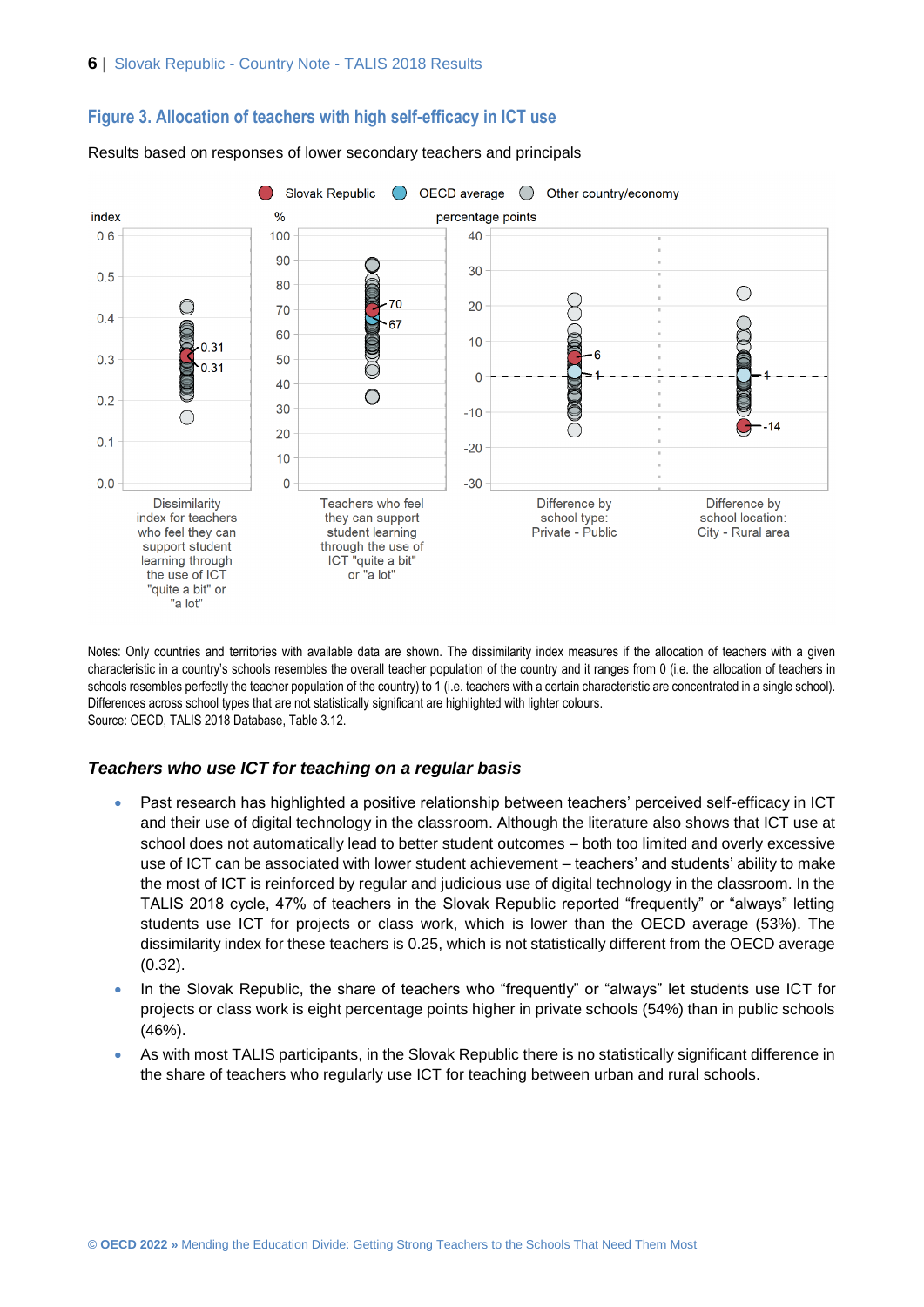

### **Figure 4. Allocation of teachers who regularly use ICT for teaching**

Results based on responses of lower secondary teachers and principals

Notes: Only countries and territories with available data are shown. The dissimilarity index measures if the allocation of teachers with a given characteristic in a country's schools resembles the overall teacher population of the country and it ranges from 0 (i.e. the allocation of teachers in schools resembles perfectly the teacher population of the country) to 1 (i.e. teachers with a certain characteristic are concentrated in a single school). Differences across school types that are not statistically significant are highlighted with lighter colours. Source: OECD, TALIS 2018 Database, Table 3.15.

# **Key features of TALIS 2018**

TALIS uses questionnaires administered to teachers and their school principals to gather data. Its main goal is to generate internationally comparable information relevant to developing and implementing policies focused on school leaders, teachers and teaching, with an emphasis on those aspects that affect student learning. It gives a voice to teachers and school leaders, allowing them to provide input into educational policy analysis and development in key areas.

- The international target population for TALIS is composed of lower secondary teachers and their school leaders in mainstream public and private schools. TALIS 2018 offered three additional options: 15 countries and territories also surveyed teachers and school leaders in their primary schools (ISCED level 1), 11 countries and territories did so in their upper secondary schools (ISCED level 3) and 9 countries and territories conducted the survey in schools that participated in the 2018 OECD Programme for International Student Assessment (PISA).
- Building on literature identifying the characteristics and practices of teaching that boost student achievement, the report *Mending the Education Divide: Getting Strong Teachers to the Schools That Need Them Most*, published on 14 March 2022, shows how teachers with different characteristics and practices tend to concentrate in different schools, and how much access students with different socioeconomic backgrounds have to strong teachers. It points out the aspects of different educational